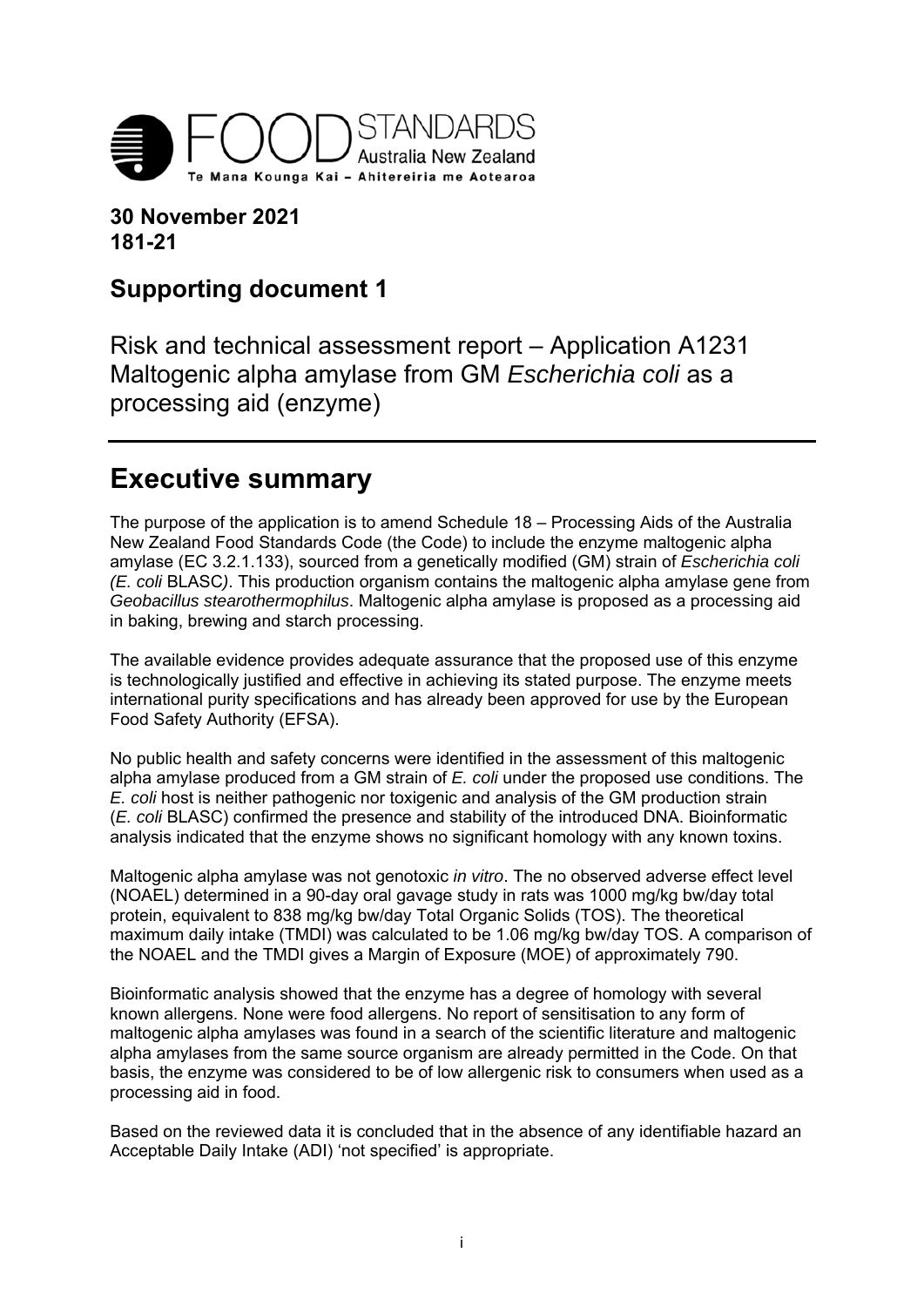# Table of contents

| 1              |                                                                                                                             |  |  |  |  |  |
|----------------|-----------------------------------------------------------------------------------------------------------------------------|--|--|--|--|--|
|                | 11                                                                                                                          |  |  |  |  |  |
| $\overline{2}$ |                                                                                                                             |  |  |  |  |  |
|                | 2.1<br>2.1.1<br>2.1.2<br>2.1.3<br>2.2<br>2.2.1<br>2.2.2<br>2.2.3<br>2.3                                                     |  |  |  |  |  |
| 3              |                                                                                                                             |  |  |  |  |  |
|                | 3.1<br>3.1.1<br>3.1.2<br>3.2<br>3.2.1<br>3.2.2<br>3.2.3<br>3.3<br>3.3.1<br>3.3.2<br>3.3.3<br>3.3.4<br>3.3.5<br>3.3.6<br>3.4 |  |  |  |  |  |
| 4              |                                                                                                                             |  |  |  |  |  |
| 5<br>6         |                                                                                                                             |  |  |  |  |  |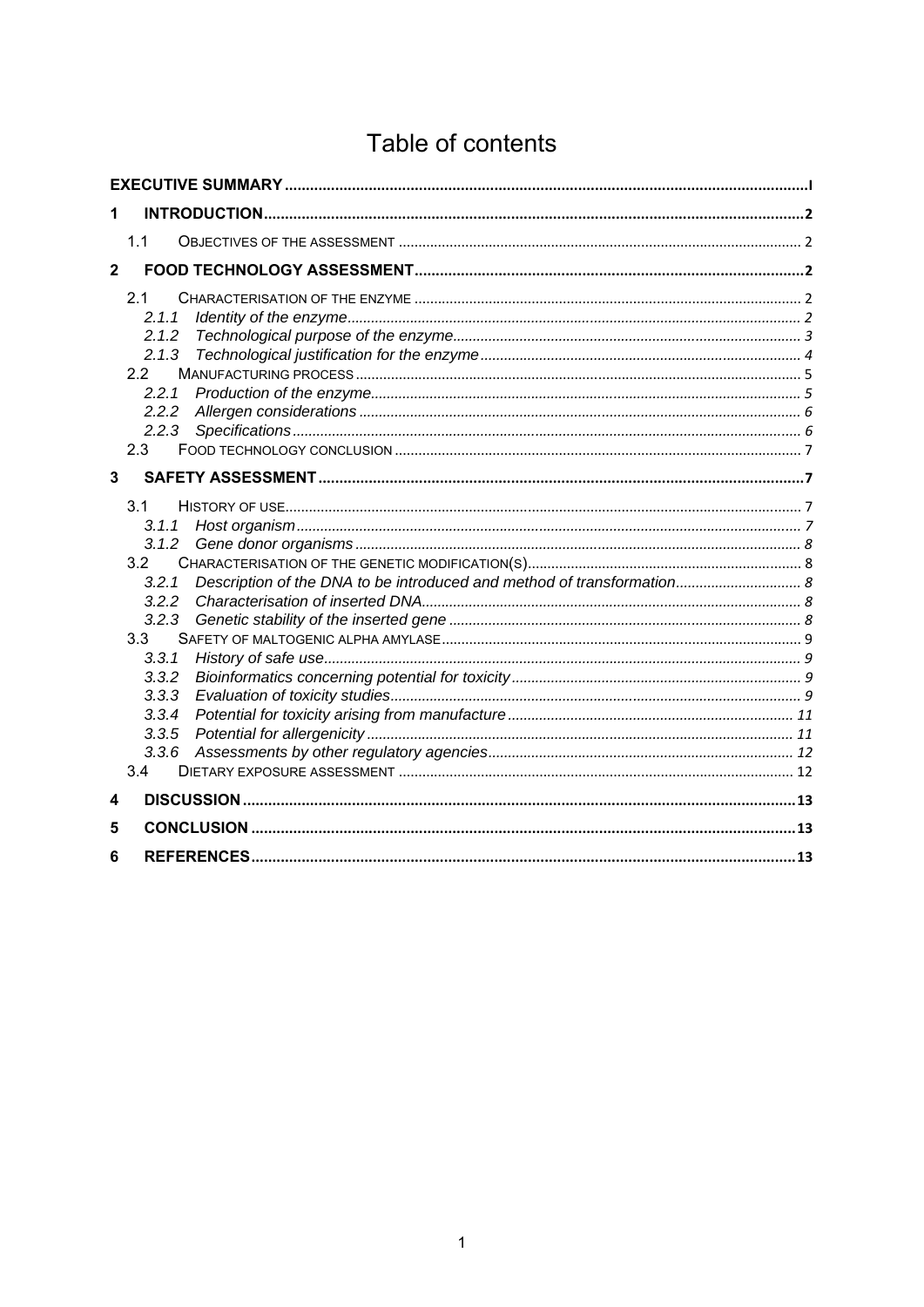# **1 Introduction**

Advanced Enzyme Technologies Ltd. applied to Food Standards Australia New Zealand (FSANZ) to permit use of the enzyme maltogenic alpha amylase (EC 3.2.1.133) as a processing aid in in baking, brewing and starch processing. This enzyme is sourced from a genetically modified (GM) strain of *Escherichia coli,* with the strain name *Escherichia coli*  BLASC (*E. coli* BLASC)*,* containing the maltogenic alpha amylase gene from *Geobacillus stearothermophilus.* 

Currently, Schedule 18 of the Australia New Zealand Food Standards Code (the Code) includes permission for two maltogenic α-amylases – one produced by a GM *Bacillus subtilis*  containing the maltogenic α-amylase gene from *G. stearothermophilus,* and one by a GM strain of *Saccharomyces cerevisiae*, engineered to express an optimised variant of the maltogenic alpha amylase gene, also from *G. stearothermophilus*1. Therefore, this particular maltogenic alpha amylase enzyme produced by a GM *E. coli* needs a pre-market assessment before permission can be given for its use as a processing aid. If permitted, the enzyme will provide an additional option for food and beverage manufacturers that produce baked products, or are involved in starch processing or brewing.

## **1.1 Objectives of the assessment**

The objectives of this risk and technical assessment were to:

- determine whether the proposed purpose is clearly stated and that the enzyme achieves its technological function in the quantity and form proposed to be used as a food processing aid
- evaluate potential public health and safety concerns that may arise from the use of this enzyme, produced by a GM microorganism, as a processing aid, specifically by considering the:
	- history of use of the gene donor and production microorganisms
	- characterisation of the genetic modification(s), and
	- safety of the enzyme.

# **2 Food technology assessment**

## **2.1 Characterisation of the enzyme**

## **2.1.1 Identity of the enzyme**

-

The applicant provided relevant information regarding the identity of the enzyme, and this has been verified using an appropriate enzyme nomenclature reference (IUBMB 2021 – accessed 27 September 2021).

Accepted IUBMB<sup>2</sup> name: glucan 1,4-α-maltohydrolase

Systematic name: 4-α-D-glucan α-maltohydrolase

<sup>&</sup>lt;sup>1</sup> Application A1210 at https://www.foodstandards.gov.au/code/applications/Pages/A1210.aspx <sup>2</sup> International Union of Biochemistry and Molecular Biology.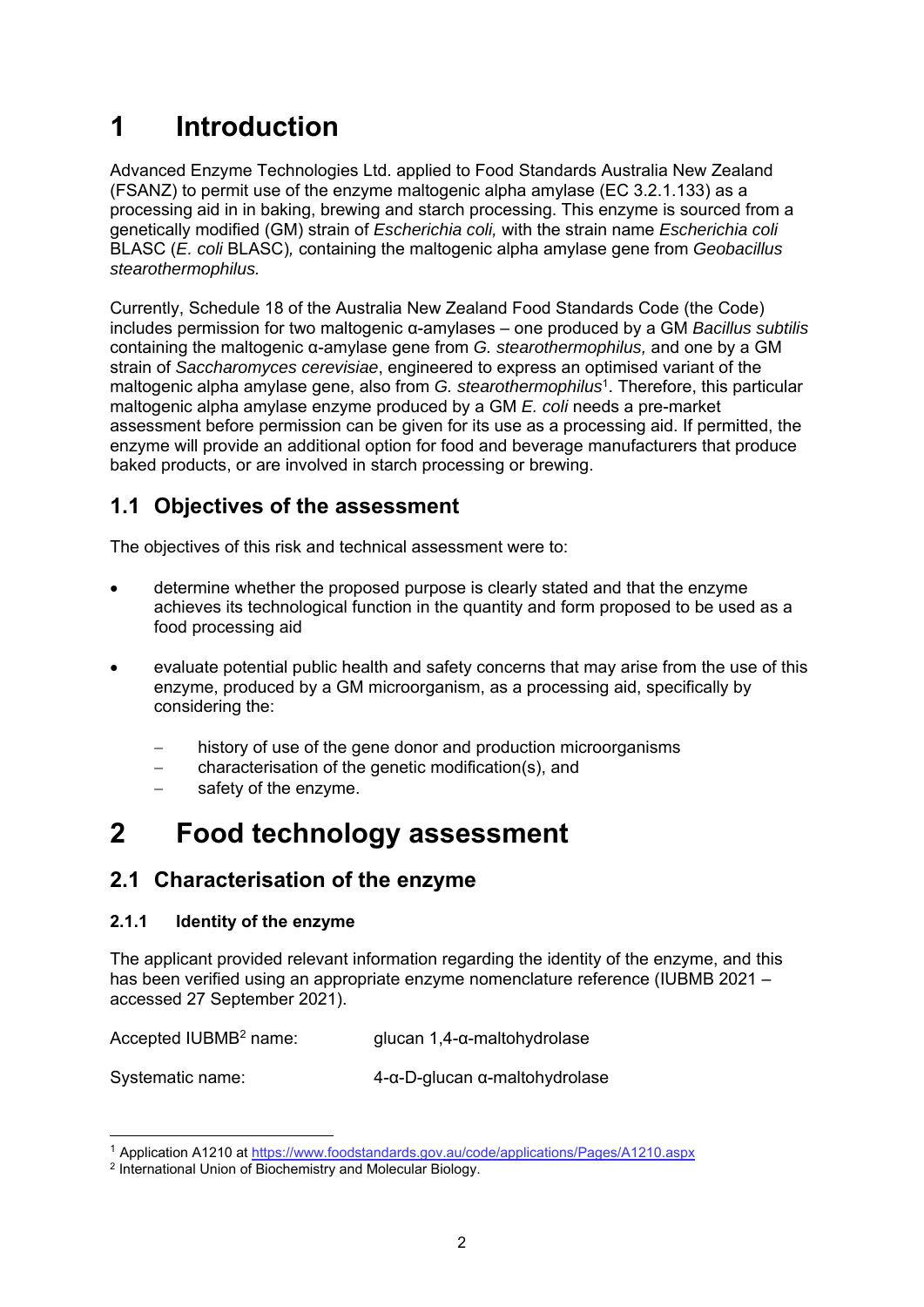| Other names:               | maltogenic $\alpha$ -amylase <sup>3</sup> ; 1,4- $\alpha$ -D-glucan $\alpha$ -maltohydrolase                                                                               |
|----------------------------|----------------------------------------------------------------------------------------------------------------------------------------------------------------------------|
| IUBMB enzyme nomenclature: | EC 3.2.1.133                                                                                                                                                               |
| $CAS4$ number:             | 160611-47-2                                                                                                                                                                |
| Reaction:                  | Hydrolysis of $(1\rightarrow 4)$ -alpha-D-glucosidic linkages in<br>polysaccharides removing successive alpha-maltose<br>residues from the non-reducing ends of the chains |

## **2.1.2 Technological purpose of the enzyme**

Maltogenic alpha amylase catalyses the hydrolysis of (1→4)-alpha-D-glucosidic linkages in amylose, amylopectin and related polysaccharides in starch. As the name implies, the enzyme successively removes maltose units from the non-reducing end of the polysaccharide chain (see Figure 1).



Source: BRENDA:EC3.2.1.133 (https://www.brenda-enzymes.org/enzyme.php?ecno=3.2.1.133)

### *Figure 1 Representation of hydrolysis reaction of a polysaccharide catalysed by maltogenic alpha amylase, producing maltose*

The stated technological purpose of maltogenic alpha amylase in baking, brewing and starch processing is consistent with the scientific literature (Marc et al. 2002; Slominska 1989). In addition, it is supported by the results of studies provided by the applicant that investigated the effects of the enzyme in bread making; the production of maltose syrup with corn starch as a substrate; and its action on the starch of barley malt and millet in brewing.

Specifically, in baking, the enzyme catalyses the selective hydrolysis of starch which helps prevent retrogradation, imparting anti-staling properties in bread and other baked goods (Marc et al. 2002). In starch processing for the production of maltose/glucose syrups, the enzyme's action yields elevated maltose levels through either prolonged hydrolysis of starch or by multiple hydrolytic episodes on numerous bonds before dissociating from the substrate's active site (Daute et al. 1999). In brewing, the enzyme is added at the mashing step, where it hydrolyses the starch containing substrates to release high amounts of simple sugars that support yeast growth during fermentation.

Table 1 includes a summary of the physical and chemical properties of the enzyme.

<sup>-</sup><sup>3</sup> Although the term that is used throughout the application, this document and the Call for Submissions is 'maltogenic alpha amylase', the term that will be used in the proposed draft variation to the Code for this enzyme is 'maltogenic α-amylase', as this will ensure consistency with existing permissions in Schedule 18 of the Code.

<sup>4</sup> Chemical Abstracts Service.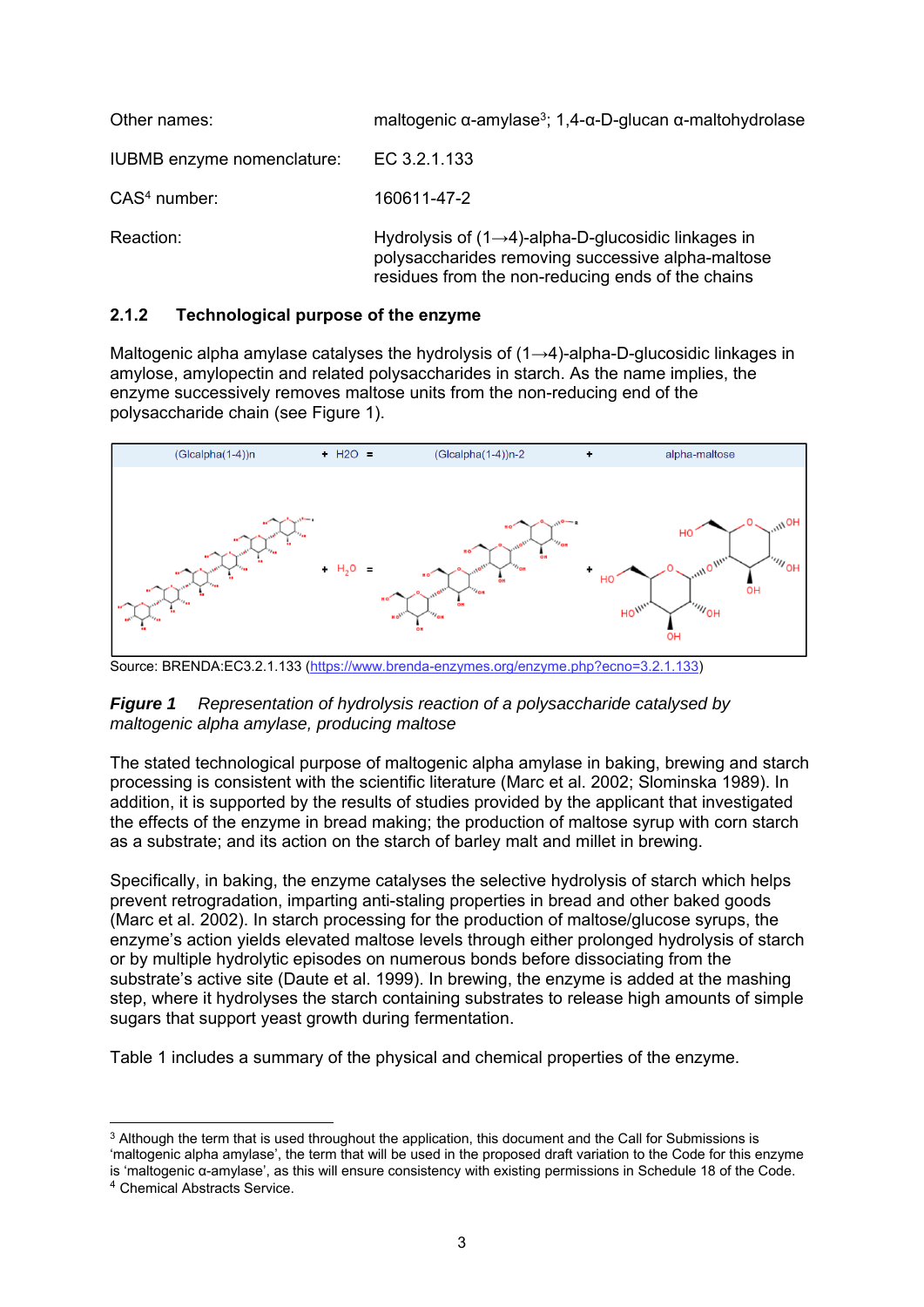| <b>Physical/chemical properties</b> |                                                                    |  |  |  |  |  |
|-------------------------------------|--------------------------------------------------------------------|--|--|--|--|--|
| Enzyme activity                     | Not less than 100,000 MAN U/g*                                     |  |  |  |  |  |
| Appearance                          | Light brown to brown coloured powder with<br>characteristics odour |  |  |  |  |  |
| Temperature optimum                 | $60^{\circ}$ C                                                     |  |  |  |  |  |
| Temperature stability               | Stable between 25-65°C for 2 hours                                 |  |  |  |  |  |
| pH optimum                          | 5.0                                                                |  |  |  |  |  |
| pH stability                        | Stable between 4.0-5.5 for 4 hours                                 |  |  |  |  |  |

## *Table 1 Maltogenic alpha amylase enzyme physical/chemical properties*

\*One unit of enzyme activity is defined as the amount of enzyme that cleaves 1 μmol of maltotriose per minute under the given assay conditions.

The applicant provided the results of a characterisation study of the enzyme, indicating that it is stable up to 65°C and that it exhibits good activity and stability in acidic conditions. This is advantageous to food manufacturers because the enzyme can be used in processing conditions that are at lower risk of microbial contamination, which is useful from a food safety perspective.

The applicant claims and FSANZ agrees that maltogenic alpha amylase performs its primary technological function during food processing and, as such, meets the definition of a processing aid. The applicant states that the highest recommended dose for its intended uses is 33.90 mg Total Organic Solids (TOS)<sup>5</sup> per kilogram of raw material.

### **2.1.3 Technological justification for the enzyme**

The specific benefits of the action of the maltogenic alpha amylase in baking, brewing and starch processing are described below.

### Baking

In baking, maltogenic alpha amylase is added to the raw materials during dough preparation to catalyse the rapid hydrolysis of amylopectin forming oligosaccharides with different degrees of polymerization  $(DP)^6$  i.e. maltose, glucose, maltotriose and maltotetraose. This selective hydrolysis of starch prevents retrogradation, imparting anti-staling benefits in baked products such as breads, thereby extending shelf life. The applicant's study at Annex M2 of the application examined the effect of maltogenic alpha amylase on a number of characteristics of bread including shelf life. It indicated that loaf bread baked with the enzyme had a shelf life of up to 8 days more than that of the control baked without the addition of maltogenic alpha amylase (measured by day of first appearance of mould) (p 9 of Annex M2).

Other benefits relate to the sensory properties of baked products and include enhanced crumb softness, crumb moisture retention, resilience, loaf bread volume, and crumb texture, which together contribute to a superior quality product. The results of the above-mentioned study on loaf bread also support these claims.

### Starch processing

<sup>-</sup> $5$  A compositional analysis of three batches determined TOS (%) values of 83.79, 84.82 and 85.57. 6 The number of monomer units in the polymer.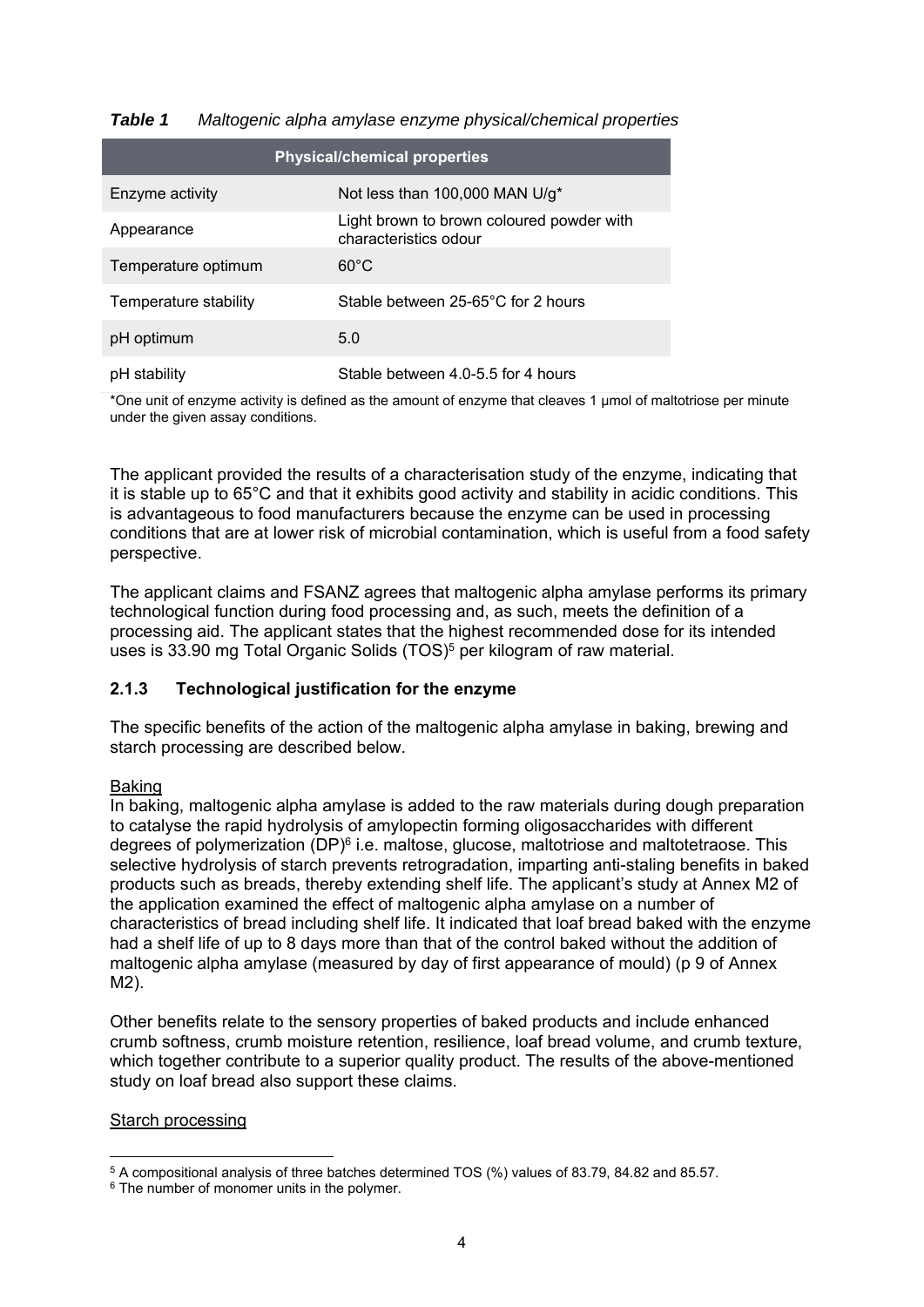In starch processing for the production of maltose/glucose syrups, the enzyme is added to the saccharification step for more efficient processing. Other benefits include:

- improved yields of maltose and glucose, for example, through the hydrolysis of maltotriose
- reduced risk of microbial contamination due to the high saccharification temperature that can be achieved (noting also the pH optima of 5.0)
- improved filterability owing to a reduction in long chain dextrins
- increased levels of glucose and maltose in starch hydrolysates that have a positive effect on the clarity of the hydrolysates.

The applicant provided a study examining the action of maltogenic alpha amylase on corn starch that supported these claims and concluded that the enzyme was effective in producing high maltose syrup.

### Brewing

In brewing, maltogenic alpha amylase is added during mashing, before lautering or mash filtration. There it hydrolyses the starch containing substrates to release high amounts of simple sugars that support yeast growth during fermentation. Specifically, benefits of the action of the enzyme in brewing include:

- decreased mashing time owing to its ability to efficiently hydrolyse the starch containing substrates
- improved yields due to the release of high amounts of maltose, for the subsequent action of the enzymes in the yeast, producing ethanol
- wider choice of raw materials, due to its ability to hydrolyse starch from various grains into maltose
- improved rates of filtration of the wort (in combination with other enzymes)
- a synergistic effect on improving the fermentable nitrogen content of the hydrolysed extract.

The results of a study provided by the applicant on the action of maltogenic alpha amylase in brewing using a combination of barley malt and millet support these claims, noting the overall effect of using the enzyme is an increase to yield and productivity.

## **2.2 Manufacturing process**

## **2.2.1 Production of the enzyme**

The enzyme is produced by fed batch fermentation of the GM strain of *E. coli.* Briefly, it comprises the processes of fermentation, recovery and purification, and formulation and packaging, including quality control of the finished product.

The fermentation process begins with injecting the stock culture suspension into the inoculum flask containing fermentation medium. When a sufficient amount of biomass is obtained, a suspension of cells is transferred from the inoculum flask to the seed fermentation tank, and eventually to the main fermentation tank. The applicant has provided information regarding the raw materials used in fermentation and FSANZ has confirmed that these are appropriate for use in food production.

After desired growth is achieved in the fermenter, isopropyl-β-D-thiogalactopyranoside (IPTG) is aseptically added to induce enzyme production; the enzyme is produced and retained intracellularly. The fermentation process is continued until the desired level of enzyme production is achieved, after which the fermentation is considered complete. During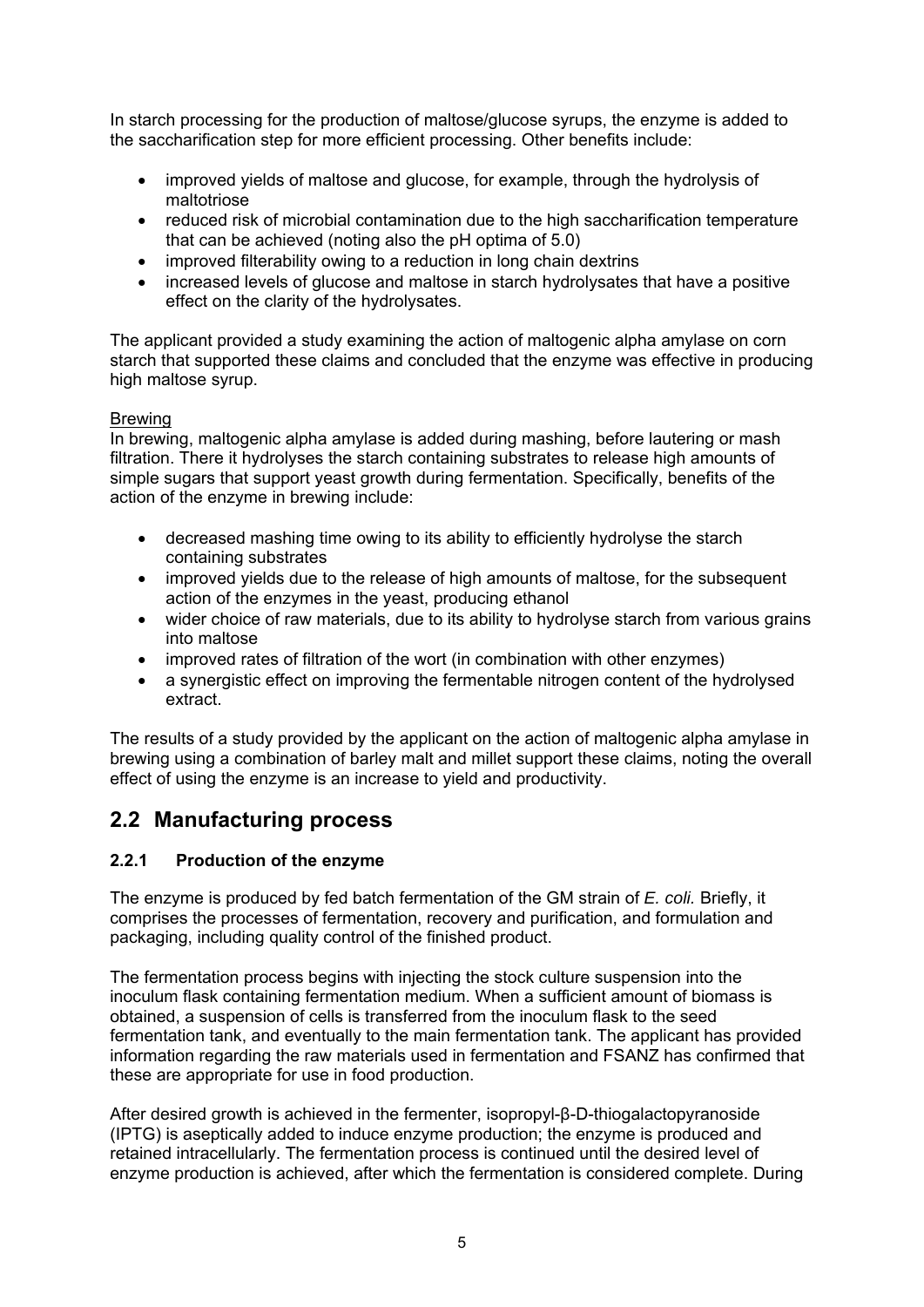all stages of the fermentation process, samples are taken to ensure the absence of microbial contamination.

The recovery process is a multi-step operation to separate the biomass from the enzymecontaining culture medium. As maltogenic alpha amylase is produced intracellularly and retained inside the cells of the production microorganism, the fermentation broth is first briefly subjected to an elevated temperature and passed through a cell homogenizer to lyse the cells. This results in the release of the enzyme from the bacterial cells into the fermentation medium.

Subsequent steps in the recovery process involve primary separation of the biomass and insoluble/unused media from the liquid, concentration, centrifugation, pre-filtration and microfiltration (germ filtration), and spray drying. Diafiltration is used for enzyme concentration in the recovery process to remove low molecular weight impurities such as the IPTG inducer (added to induce enzyme production as outlined above). The enzyme-containing liquid concentrate obtained after micro-filtration may be stabilised by the addition of glycerol. Spray drying may involve the addition of an approved food-grade stabiliser (e.g. maltodextrin), if required, to obtain the unformulated concentrate.

The maltogenic alpha amylase is sold as a powder preparation, with enzyme activity of not less than 100,000 MAN U/g. If required, the spray-dried unformulated concentrate may be formulated with an approved food-grade formulating agent (e.g. maltodextrin), and adjusted to a declared enzyme activity.

The applicant states that fermentation is carried out in accordance with current Good Manufacturing Practice (cGMP) and the principles of Hazard Analysis and Critical Control Points (HACCP). The manufacturing facility is ISO 9001, ISO 22000 (Food Safety Management System) and GMP (Good Manufacturing Practice) certified.

## **2.2.2 Allergen considerations**

The applicant has stated that materials used in the fermentation process do not contain ingredients based on any of the top eight allergens<sup>7</sup> (FALCPA 2004). In addition, no allergenic ingredients are added to the enzyme preparation post fermentation, during recovery, purification or formulation. The applicant has provided documentation to support this claim, which also substantiates the nil presence of substances additional to those listed by FALCPA, namely, sesame seeds (and products thereof), sulphur dioxide and sulphites at concentrations of not more than 10 mg/kg, lupin (and products thereof), and molluscs (and products thereof) – FSANZ notes that mandatory allergen labelling requirements in the Code also extend to these foods. See also section 3.3.5 regarding the allergen homology search results.

## **2.2.3 Specifications**

The JECFA Combined Compendium of Food Additive Specifications (FAO/WHO 2006) and the Food Chemicals Codex 12<sup>th</sup> edition (The United States Pharmacopeia 2020) are international specifications for enzymes used in the production of food. These are primary sources of specifications listed in section S3—2 of Schedule 3 of the Code. Enzymes need to meet these specifications. Schedule 3 of the Code also includes specifications for heavy metals (section S3—4) if they are not already detailed within specifications in sections S3—2 or S3—3.

Table 2 provides a comparison of the analysis of three different batches of the maltogenic

<sup>-</sup>7 Milk, eggs, fish, crustacean shellfish, tree nuts, peanuts, wheat and soybeans.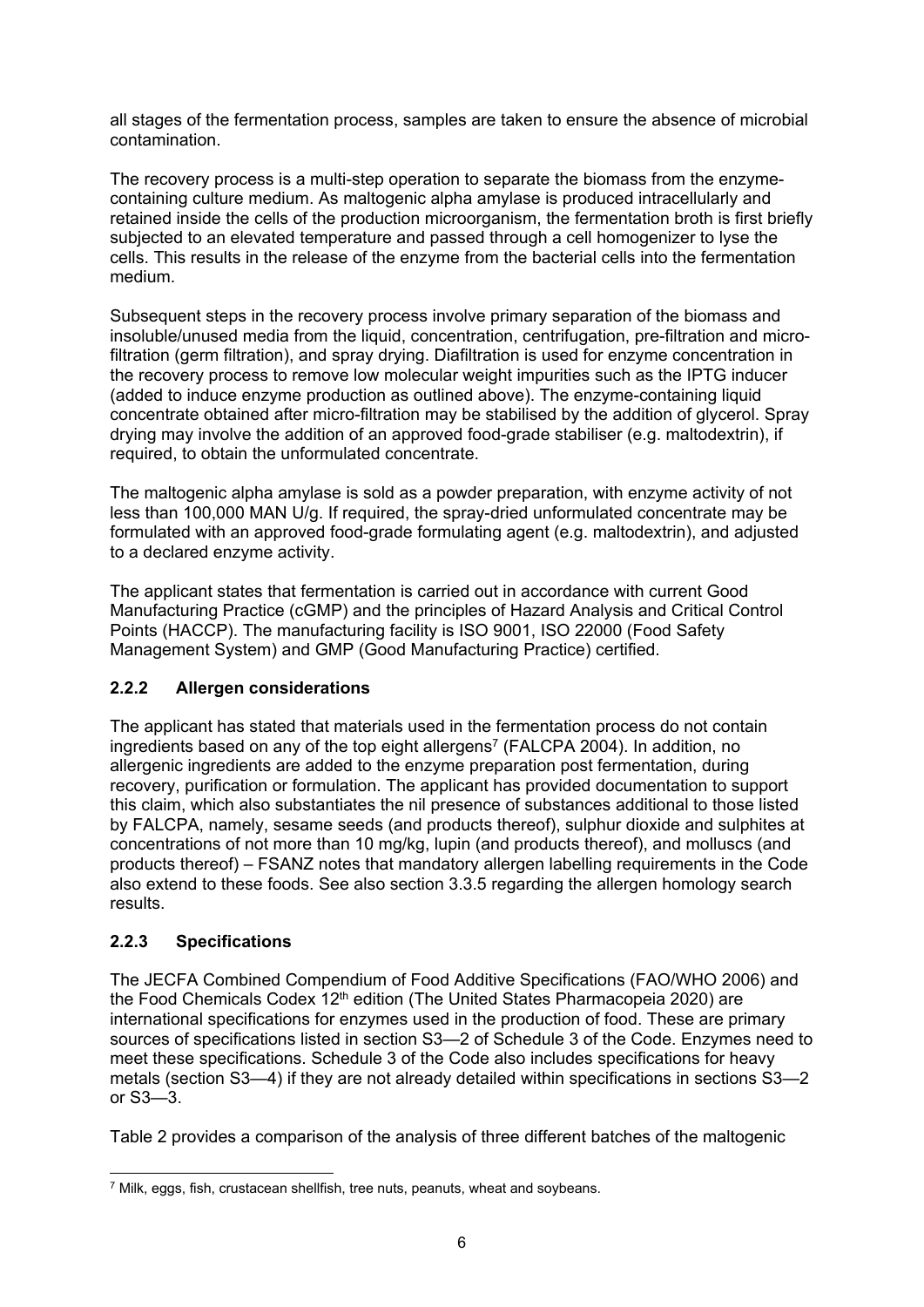alpha amylase product with international specifications established by JECFA and Food Chemicals Codex, as well as those in the Code (as applicable). Based on these results, the enzyme preparation meets all relevant specifications.

|                        |                                                           | <b>Specifications</b>                                 |                                   |                                                                                 |
|------------------------|-----------------------------------------------------------|-------------------------------------------------------|-----------------------------------|---------------------------------------------------------------------------------|
| <b>Analysis</b>        | <b>Analytical</b><br>results provided<br>by the applicant | <b>JECFA</b>                                          | Food<br><b>Chemicals</b><br>Codex | Australia New<br><b>Zealand Food</b><br><b>Standards Code</b><br>(section S3-4) |
| Lead (mg/kg)           | < 0.1                                                     | $\leq 5$                                              | $\leq 5$                          | $\leq$ 2                                                                        |
| Arsenic (mg/kg)        | < 0.1                                                     | $\overline{\phantom{0}}$                              |                                   | $\leq 1$                                                                        |
| Cadmium (mg/kg)        | < 0.1                                                     |                                                       |                                   | $\leq 1$                                                                        |
| Mercury (mg/kg)        | < 0.025                                                   | $\blacksquare$                                        |                                   | $\leq 1$                                                                        |
| Coliforms (cfu/g)      | < 10                                                      | ≤30                                                   | ≤30                               |                                                                                 |
| Salmonella (in 25 g)   | Absent                                                    | Absent                                                | Negative                          |                                                                                 |
| $E.$ coli (in 25 g)    | Absent                                                    | Absent                                                |                                   |                                                                                 |
| Antimicrobial activity | Absent by test                                            | Absent                                                |                                   |                                                                                 |
| Mycotoxins             | <b>Below detection</b><br>limits                          | <b>No</b><br>toxicologically<br>significant<br>levels |                                   |                                                                                 |

*Table 2 Analysis of enzyme maltogenic alpha amylase compared to JECFA, Food Chemicals Codex, and Code specifications for enzymes (3 batches)* 

# **2.3 Food technology conclusion**

FSANZ concludes that the use of this maltogenic alpha amylase in baking, brewing and starch processing is clearly described in the application and is consistent with its known technological functions in starch hydrolysis. Analysis of the evidence provides adequate assurance that the use of this enzyme, in the quantity and form proposed to be used, which must be consistent with GMP controls and processes, is technologically justified. The enzyme meets international purity specifications.

# **3 Safety assessment**

## **3.1 History of use**

Some information relevant to this section is Confidential Commercial Information (CCI), so full details cannot be provided in this public report.

## **3.1.1 Host organism**

*Escherichia coli* BL21 (DE3) strain was engineered to integrate the native *ccdB* gene (from *E. coli* F plasmid) into the genome, which encodes a cytotoxin specific to bacterial cells. The ccdA/ccdB antitoxin/toxin system ensures stability of plasmid-based expression vectors (Szpirer and Milinkovitch, 2005). The recipient strain is identified as SAML27.

The identity of the host organism as *E*. *coli* was established by 16S RNA gene sequence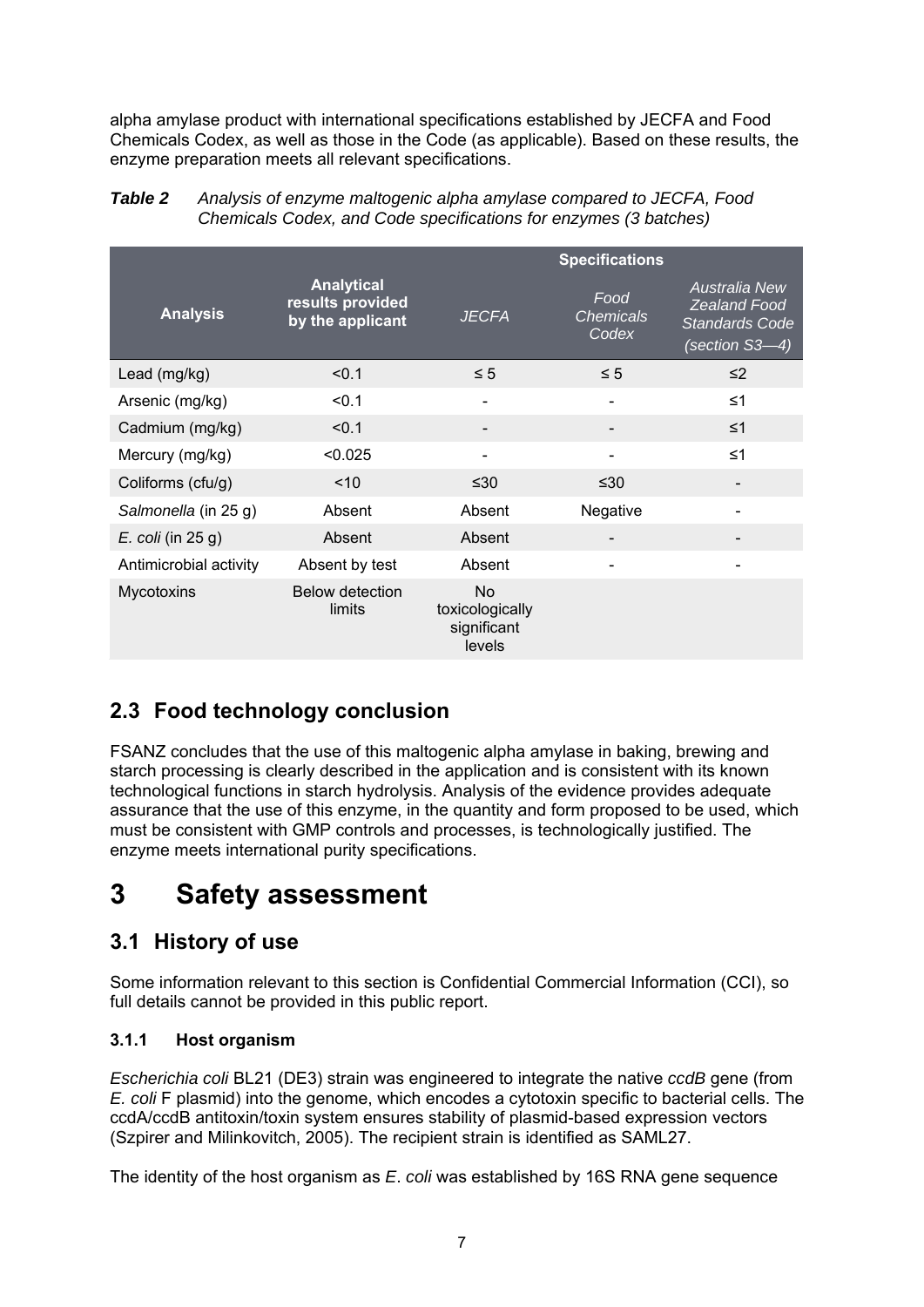analysis of the BLASC strain using the NCBI nucleotide Basic Local Alignment Search Tool (NCBI BLAST). A 100% identity match to *E*. *coli* BL21 (DE3) strains was confirmed. An analysis of a complete genome for an *E*. *coli* BL21 (DE3) isolate (BioSample number SAMN14933839) using the NCBI pathogen detection tool for known virulence genes including the shiga-toxin (*stx<sub>1</sub>* and *stx<sub>2</sub>*) or adherence (*eae* and *aggR*) genes was conducted. No matches were found.

The production strain, *Escherichia coli* (strain BLASC), was submitted to a culture collection for safe deposit.

## **3.1.2 Gene donor organisms**

The gene donor organism, *Geobacillus stearothermophilus* has a long history of safe use for the production of industrial enzymes for food use including in Schedule 18 to Standard 1.3.3 of the Code.

## **3.2 Characterisation of the genetic modification(s)**

## **3.2.1 Description of the DNA to be introduced and method of transformation**

The maltogenic alpha amylase enzyme is encoded by the *amyM* gene and was chemically synthesised based on the *Geobacillus stearothermophilus* sequence. Chemical synthesis allows for codon optimisation in *E. coli* without amino acid changes being made*.* Data provided by the applicant and analysed by FSANZ confirmed the expected maltogenic alpha amylase sequence. The nucleic acid sequence is devoid of the signal peptide sequence.

The *amyM* gene was introduced into the *E. coli* host via a plasmid expression vector. In addition to the *amyM* gene, this vector contains the native *ccdA* gene from the *E. coli* F plasmid. The *ccdA* gene is the antitoxin component of the a bacterial ccdA/ccdB toxinantitoxin system (Jaffe et al. 1985). Its presence on the plasmid is intended to stabilise the plasmid-based expression system in the *E. coli* BLASC production strain without the need to use antibiotics (Szpirer and Milinkovitch, 2005).

### **3.2.2 Characterisation of inserted DNA**

Data was provided showing the activity of maltogenic alpha amylase after three distinct fermentation runs. These data confirm the presence and functionality of the plasmid expression system in the *E. coli* BLASC production strain.

Further evidence that the production strain contains the *amyM* / *ccdA* expression plasmid is by virtue of its ability to produce the maltogenic alpha amylase enzyme and remain viable. The production strain requires the *ccdA* gene on the plasmid in order to survive. If the plasmid was not present, the ccdB bacteria-specific cytotoxin would not be repressed, the production strain will not survive and maltogenic alpha amylase would not be produced.

No antibiotic resistance genes were used during the genetic modification and hence, they are not found in the *E. coli* BLASC production stain.

## **3.2.3 Genetic stability of the inserted gene**

Based on the use of the ccdA/ccdB antitoxin/toxin system and the activity of the maltogenic alpha amylase after three distinct fermentation runs, the *amyM* / *ccdA* expression plasmid is considered to be stable.

The applicant also provided Random Amplified Polymorphic DNA data that compared the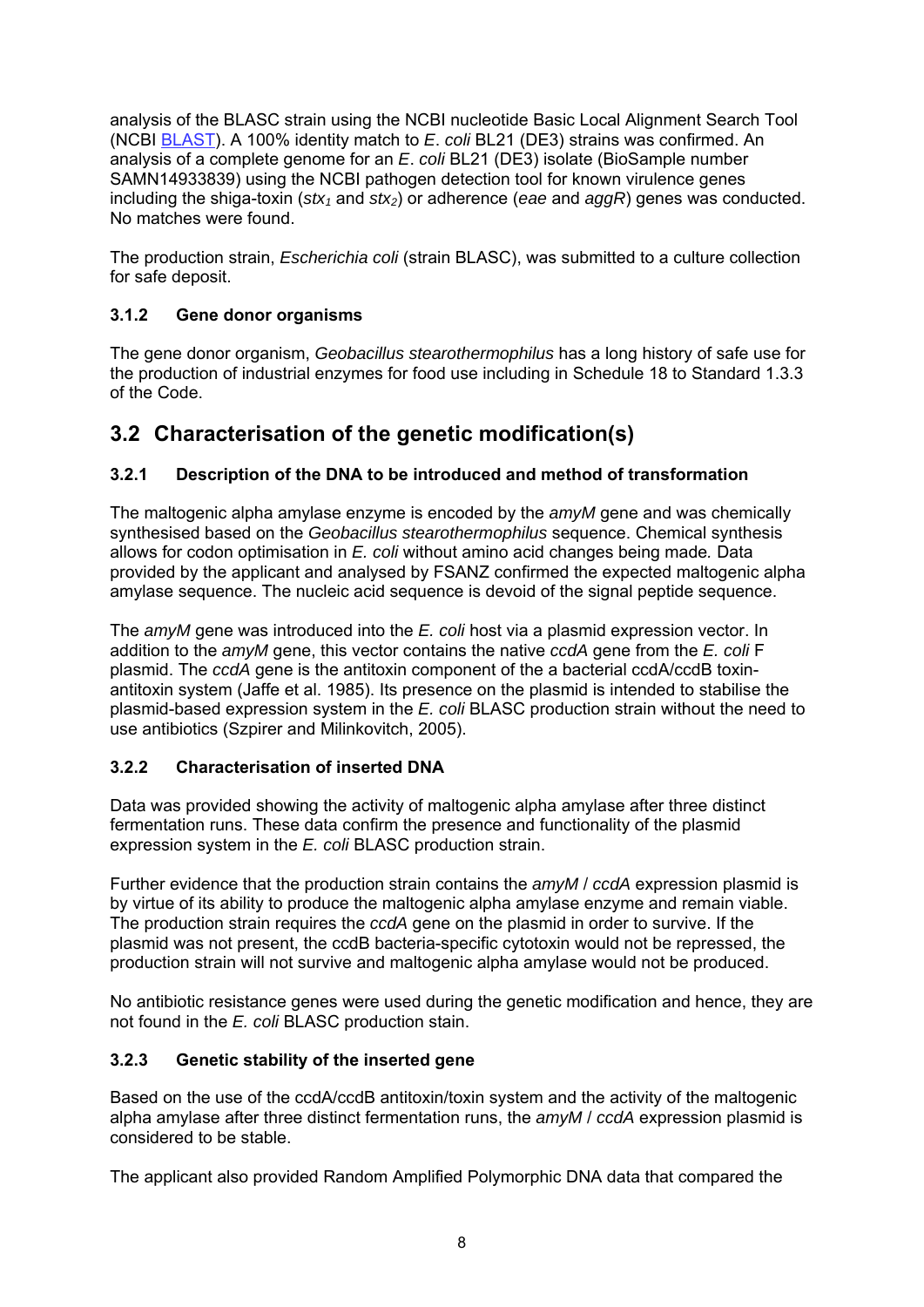fingerprint profile of the production strain before and after fermentation. This data substantiates the stability of the production strain during fermentation and provides further evidence of the survival of the production strain. It can be inferred that the *ccdA*/*ccdB* antitoxin/toxin system is functional and the *amyM* / *ccdA* expression plasmid is stable.

## **3.3 Safety of maltogenic alpha amylase**

## **3.3.1 History of safe use**

Maltogenic alpha amylase isolated directly from *G. stearothermophilus* has been used since the mid-1990s in baking (Derde et al., 2012; Goesaert et al., 2009). Further, *G. stearothermophilus* maltogenic alpha amylase has been assessed for use in Australia and New Zealand when manufactured using genetically modified *B. subtilis*, genetically modified *Saccharomyces cerevisiae*8 and genetically modified *Bacillus licheniformis*9. The subject *G. stearothermophilus* maltogenic alpha amylase enzyme of this application is produced in *E. coli* and the mature enzyme has an identical sequence to the *G. stearothermophilus* maltogenic alpha amylases already assessed by FSANZ.

There are no reports of adverse effects arising from the use of *G. stearothermophilus* maltogenic alpha amylase enzymes in Australia or any other jurisdiction where the enzyme has been approved.

## **3.3.2 Bioinformatics concerning potential for toxicity**

A search was performed using the maltogenic alpha amylase protein sequence against the DBETH bacterial exotoxins database<sup>10</sup> and bacterial toxins in the UniProt database<sup>11</sup> (using an E-value<sup>12</sup> threshold of  $10^{-4}$ ). No matches to known toxins were found.

## **3.3.3 Evaluation of toxicity studies**

The *G. stearothermophilus* maltogenic alpha amylase test item used in the following toxicity studies was produced using *E. coli* BLASC and represented the commercial enzyme product.

## *Animal Studies*

## *Acute oral toxicity study in rats (INTOX Pvt. Ltd., 2014). Regulatory Status: GLP; conducted according to OECD Test Guideline 423.*

The maltogenic alpha amylase test item was administered by oral gavage as a single dose of 2000 mg/kg bw to two groups of female Wistar rats (3/test group). Water was used as the vehicle control. No mortality occurred during the study. No remarkable macroscopic or histopathological changes were observed at necropsy. It was concluded that the median lethal dose (LD50) of the maltogenic alpha amylase test item is greater than 5000 mg/kg  $bw<sup>13</sup>$ 

*90-day repeated dose oral toxicity study in rats (INTOX Pvt. Ltd., 2015). Regulatory Status:* 

<sup>-</sup>

<sup>&</sup>lt;sup>8</sup> Application A1210 was gazetted on 20 September 2021.<br><sup>9</sup> Application A1211 is running concurrently with this application.<br><sup>10</sup> DBETH database: http://www.hpppi.iicb.res.in/btox/

<sup>11</sup> UniProt database: https://www.uniprot.org/

 $12$  The E value (or Expect value) indicates the significance of a match found when searching a sequence

database. The closer an E value gets to zero, the less likely an alignment could have been produced by chance. <sup>13</sup> As outlined in the OECD TG 423, no observed mortality at the dose limit of 2000 mg/kg bw is suggestive of an LD50 being 5000 mg/kg bw or above.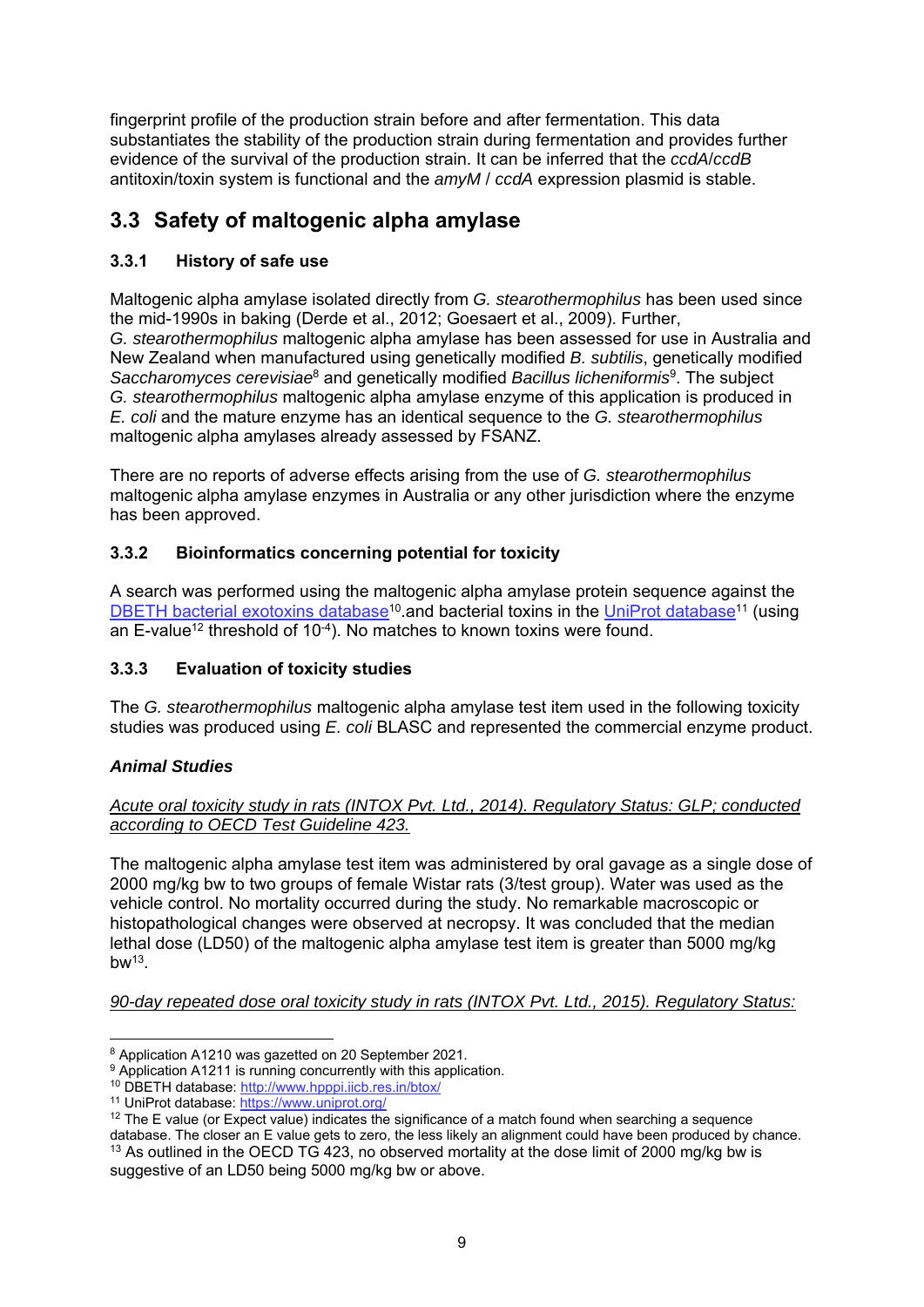### *GLP; conducted according to OECD Test Guideline 408.*

The maltogenic alpha amylase test item was administered to Wistar rats (10/sex /group) at doses of 0, 250, 500 and 1000 mg/kg bw/day enzyme (0, 209, 419 and 838 mg/kg bw/day TOS, respectively) by oral gavage for 13 weeks. Additional control and high-dose animals (5/sex/group) were administered the test item for 13 weeks and allowed a further 4 week recovery period before necropsy. The vehicle control was water.

Animals were observed daily for signs of toxicity. Body weight, food consumption and detailed clinical examinations for signs of toxicity were recorded weekly. Ophthalmological examination was conducted on control and high dose test animals prior to treatment and at study termination. Functional performance and sensory reactivity tests were performed in week 13. Gross pathology and measurement of organ weights was conducted on all animals at study termination, and a histopathological examination was conducted on organs and tissues from the control and high-dose group animals. Following the lack of adverse finding in these groups, histopathological examinations were not extended to the low-dose and recovery group animals.

No mortality occurred during the study. No treatment related effects were observed on feed consumption, body weights, haematology, clinical chemistry, ophthalmology, or functional observations or motor activity parameters. No remarkable macroscopic or histopathological changes were observed at necropsy.

The no observed adverse effect level (NOAEL) was 1000 mg/kg bw/day enzyme (838 mg/kg bw/day TOS), which was the highest dose tested.

### *Genotoxicity*

### *Bacterial reverse mutation test (INTOX Pvt. Ltd., 2014). Regulatory Status: GLP; conducted according to OECD Test Guideline 471.*

The potential mutagenicity of maltogenic alpha amylase was evaluated in *Salmonella typhimurium* strains TA97a, TA98, TA100, TA102 and TA1535, with and without metabolic activation using rat liver homogenate (S9). Mutation tests were conducted twice independently over a dose range of 50-5000 µg protein/plate. The concentration range of the test item was based on the findings of a preliminary dose range finding study. Bacterial cells were incubated for 20 minutes with test item, before being plated in triplicate.

Positive controls in the absence metabolic activation were sodium azide (TA1535), 3 methylmethane sulphonate (TA100, TA102), ICR191 (TA97a) and 4-nitroquinoline-*N*-oxide (TA98). Positive controls in the presence of metabolic activation were 2-aminoanthracene (TA1535), 2-aminofluorene (TA97a, TA98, TA100) and 1,8-dihydroxyanthraquinone (TA102). Sterile water was used as the vehicle control.

No concentration-related increases in revertant colonies were observed in cultures treated with the test item, with or without metabolic activation. All positive control treatments showed the anticipated increases in mutagenic activity demonstrating the validity of the assay. It was concluded that maltogenic alpha amylase test item was not mutagenic under the conditions of this test.

#### *In vitro mammalian chromosomal aberration test (INTOX Pvt. Ltd., 2014). Regulatory status: GLP; conducted according to OECD test guideline 473.*

The potential of maltogenic alpha amylase to cause chromosomal aberrations in mammalian cells was tested using human lymphocytes isolated from peripheral blood, collected from a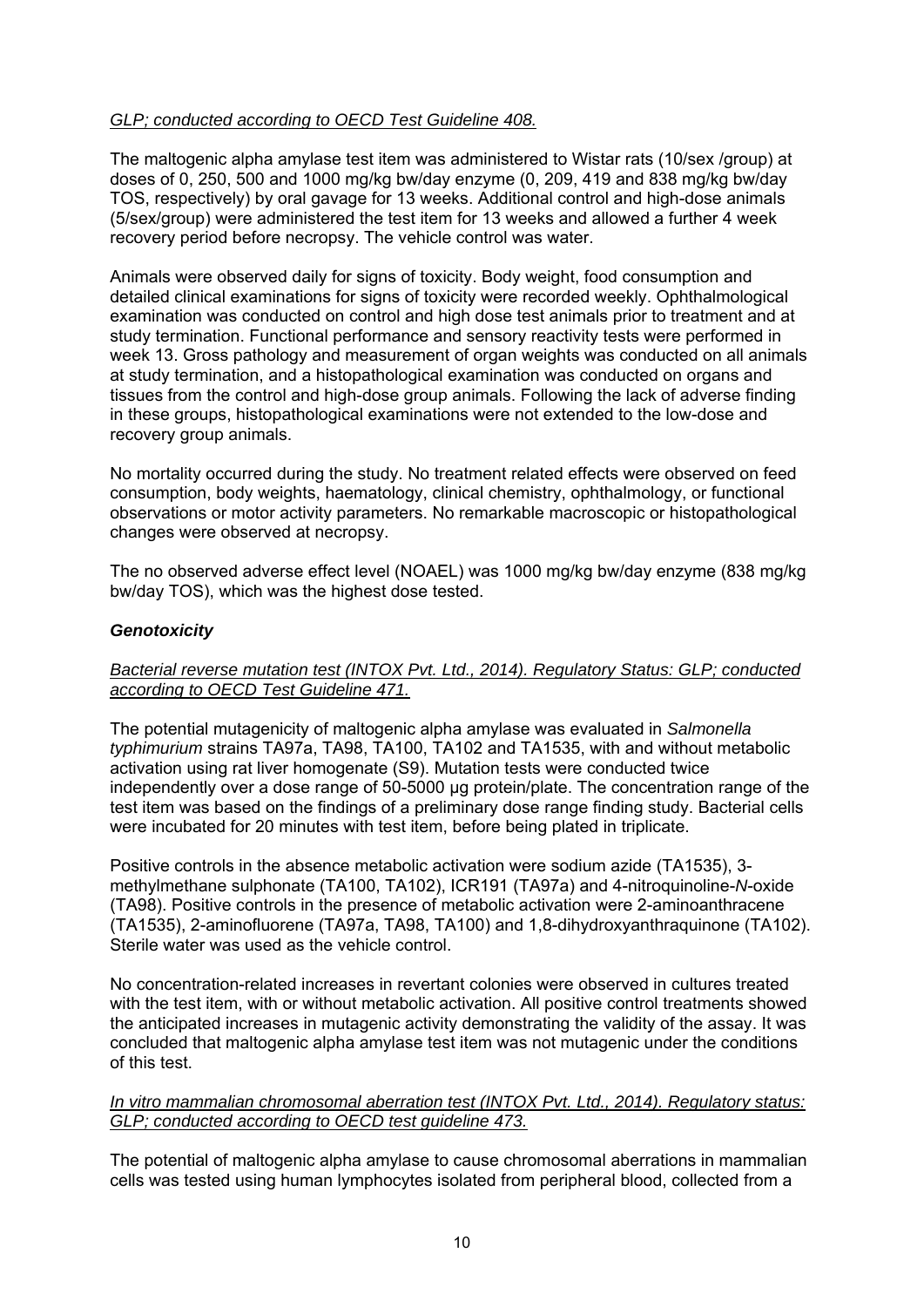healthy male volunteer. Treatment with the maltogenic alpha amylase test item was either a 3 hour pulse exposure with or without S9, followed by a 21 hour recovery; or 24 hours of continuous exposure without S9. Positive control assays were conducted in parallel using methyl methanesulphonate in the absence of S9 and cyclophosphamide in the short-term treatment with S9. The experiment was carried out once in duplicate.

Dose selection experiments did not show cytotoxic activity greater than 40% at a concentration of 5000 µg/mL of the maltogenic alpha amylase test item in any of the test conditions. Based on this observation, the dose range of 500-5000 µg/mL was examined for all test conditions.

There were no treatment related increases in chromosomal aberrations observed in peripheral blood lymphocytes following exposure to the maltogenic alpha amylase test item, relative to the vehicle controls, under any of the conditions tested. The positive controls demonstrated a statistically significant increase in chromosomal aberration, validating the sensitivity of the experimental methodology. It was concluded that maltogenic alpha amylase did not cause chromosome aberrations in peripheral blood lymphocytes, under the conditions of the study.

## **3.3.4 Potential for toxicity arising from manufacture**

Enzyme expression during fermentation is induced by the addition of IPTG, a metabolically stable analogue of beta-D-galactose. Levels of IPTG in the enzyme preparation are expected to be low as a result of ultra- and diafiltration steps applied during processing. Estimation of the likely exposures to IPTG were below the threshold of toxicological concern. The enzyme preparation was not genotoxic and no signs of toxicity were seen in a 90-day rat study. On that basis it is concluded that IPTG used in the manufacture of maltogenic alpha amylase does not raise safety concerns.

## **3.3.5 Potential for allergenicity**

A FASTA search was performed using the amino acid sequence of *G. stearothermophilus* maltogenic alpha amylase using the AllergenOnline<sup>14</sup> database (queried November 2014) using three sequence alignments: an 80 mer sliding window (>35% homology), the full length protein (more than 50% homology), and an 8 mer sliding window (100% homology).

The applicant supplied bioinformatics search identified taka-amylase A (Asp o 21) from *Aspergillus oryzae* as a known respiratory allergen with a greater than 35% sequence identity using an 80-amino acid sliding window. Asp 0 21 is a respiratory allergen and not recognised as a food allergen<sup>15</sup>. The applicant also provided a recent bioinformatic search (October 2021), which identified a number of additional respiratory allergens. None were recognised food allergens.

Respiratory sensitisation of occupationally exposed individuals to some food enzyme processing aids, such as alpha-amylase and other glycoside hydrolase enzymes has been reported (Baur & Posch, 1998). However, food enzyme processing aids that are respiratory allergens are not usually food allergens (Poulsen 2004, Bindslev-Jensen et al. 2006), and there are no reports of sensitisation to maltogenic alpha amylases in the scientific literature.

The applicant supplied the results of an *in vitro* pepsin digestion assay showing that maltogenic alpha amylase was liable to proteolysis within 30 seconds. Enzymes readily hydrolysed by proteolysis are considered to have a lower potential of becoming food

 $\overline{a}$ 14 AllergenOnline: http://www.allergenonline.org/

<sup>15</sup> World Health Organization and International Union of Immunological Societies (WHO/IUIS) Allergen Nomenclature Sub-committee: http://www.allergen.org/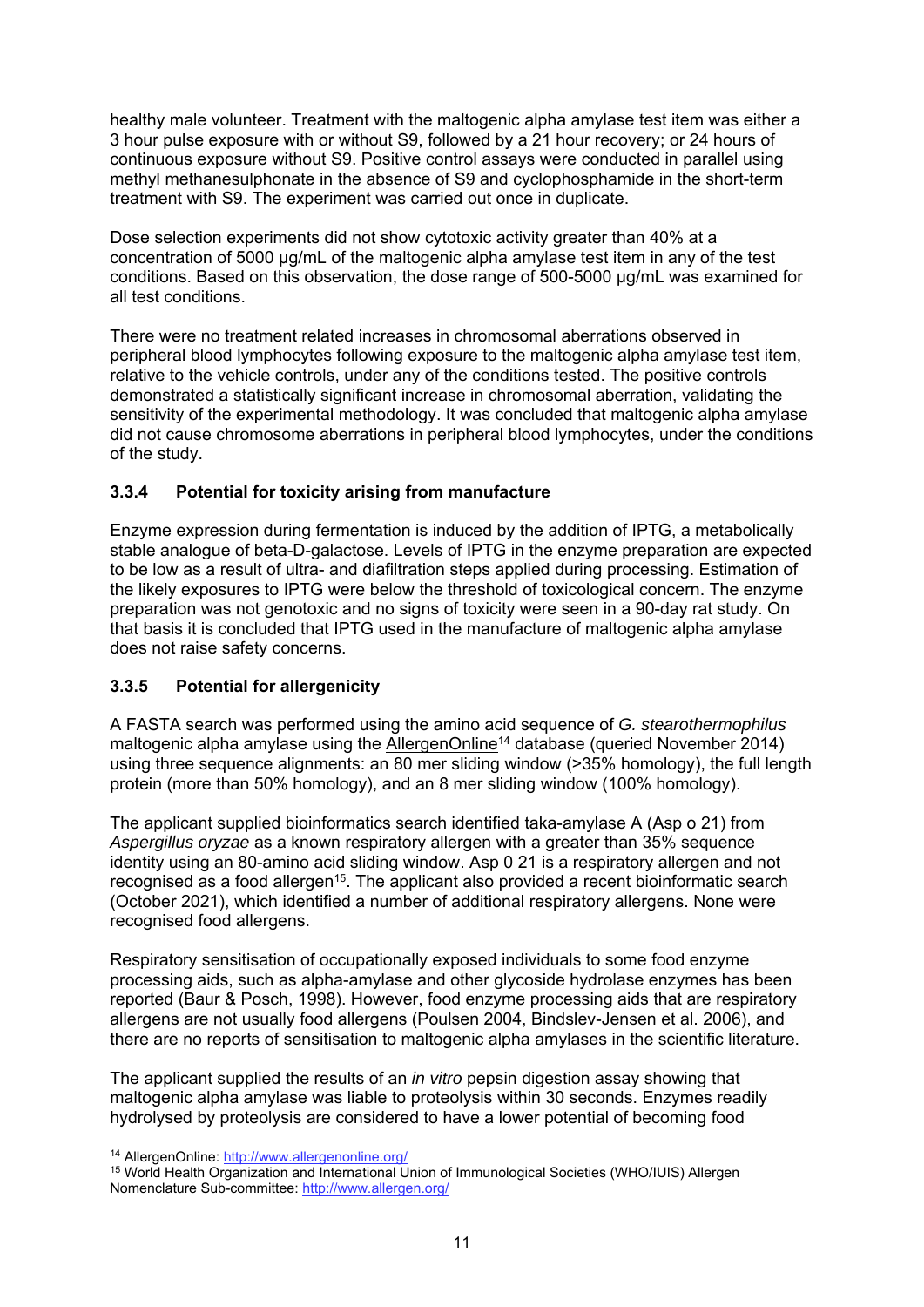allergens (FAO/WHO 2009a).

It is concluded that the presence of maltogenic alpha amylase produced using modified *E. coli* in food is unlikely to pose an allergenicity concern to consumers.

### **3.3.6 Assessments by other regulatory agencies**

An EFSA safety evaluation on maltogenic alpha amylase produced using *E. coli* BLASC was provided. EFSA concluded that, under the intended conditions of use, the evaluated food enzyme does not raise safety concerns and that the allergenic risk was likely to be low.

## **3.4 Dietary exposure assessment**

The objective of the dietary exposure assessment was to review the budget method calculation presented by the applicant as a 'worse-case scenario' approach to estimating likely levels of dietary exposure assuming all added maltogenic alpha amylase remained in the food.

The budget method is a valid screening tool for estimating the theoretical maximum daily intake (TMDI) of a food additive (Douglass *et al.,* 1997). The calculation is based on physiological food and liquid requirements, the food additive concentration in foods and beverages, and the proportion of foods and beverages that may contain the food additive. The TMDI can then be compared to an ADI or a NOAEL to estimate a margin of exposure for risk characterisation purposes.

In their budget method calculation, the applicant made the following assumptions:

- the maximum physiological requirement for solid food (including milk) is 50 g/kg body weight/day
- the maximum physiological requirement for non-milk beverages is 100 mL/kg body weight/day (the standard default level used in a budget method calculation as noted in the FAO/WHO Environmental Health Criteria (EHC) 240 Chapter 6 on dietary exposure assessment (FAO/WHO 2009b))
- 12.5% of solid food and 25% of non-milk beverages contain maltogenic alpha amylase (standard default proportions (FAO/WHO 2009b))
- the maximum maltogenic alpha amylase level in final solid food and non-milk beverages was 33.89 mg TOS/kg food (i.e. the highest use level from all uses within each group)
- all of the enzyme will remain in the final food and non-milk beverages.

Based on these assumptions, the applicant calculated the TMDI of maltogenic alpha amylase to be 1.059 mg TOS/kg body weight/day (1.06 mg TOS/kg body weight/day rounded).

FSANZ has reviewed the assumptions and accepts the calculation. The maximum physiological requirement for solid food (including milk) of 50 g/kg body weight/day is the standard level used in a budget method calculation where there is potential for the enzyme to be in baby foods or general purpose foods that would be consumed by infants, which for this enzyme would be from the bakery and starch processing uses.

The TMDI will be an overestimate of the dietary exposure given the conservatisms in the budget method. It was assumed that the enzyme remains in the final foods and beverages. However FSANZ notes that the enzyme will be inactivated during food processing due to process conditions such as high heat and an unconducive pH, and will have no technological function in the final food.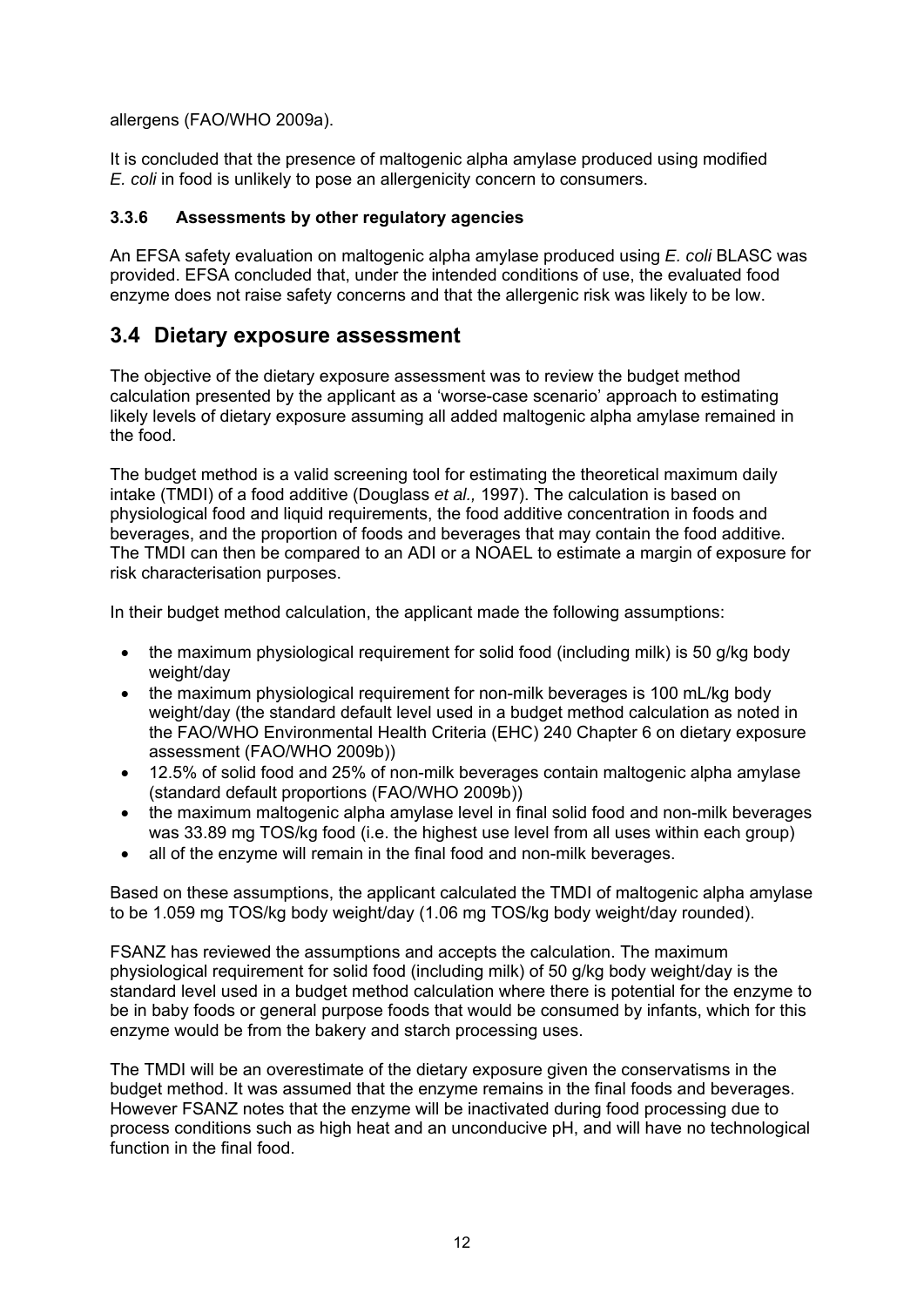# **4 Discussion**

No public health and safety concerns were identified in the assessment of this maltogenic alpha amylase produced from a GM strain of *E. coli* under the proposed use conditions. The *E. coli* host is neither pathogenic nor toxigenic and analysis of the GM production strain (*E. coli* BLASC) confirmed the presence and stability of the introduced DNA. Bioinformatic analysis indicated that the enzyme shows no significant homology with any known toxins.

Maltogenic alpha amylase was not genotoxic *in vitro*. The no observed adverse effect level (NOAEL) determined in a 90-day oral gavage study in rats was 1000 mg/kg bw/day total protein, equivalent to 838 mg/kg bw/day Total Organic Solids (TOS). The theoretical maximum daily intake (TMDI) was calculated to be 1.06 mg/kg bw/day TOS. A comparison of the NOAEL and the TMDI gives a Margin of Exposure (MOE) of approximately 790.

Bioinformatic analysis showed that the enzyme has a degree of homology with several known allergens. None were food allergens. No reports of sensitisation to any form of maltogenic alpha amylases was found in a search of the scientific literature and maltogenic alpha amylases from the same source organism are already permitted in the Code. On that basis, the enzyme was considered to be of low allergenic risk to consumers when used as a processing aid in food.

# **5 Conclusion**

Based on the reviewed data it is concluded that in the absence of any identifiable hazard an Acceptable Daily Intake (ADI) 'not specified' is appropriate.

# **6 References**

Baur X, Posch A (1998) Characterized allergens causing bakers' asthma. Allergy 53:562–566.

Bindslev-Jensen C, Skov PS, Roggen EL, Hvass P, Brinch DS (2006) Investigation on possible allergenicity of 19 different commercial enzymes used in the food industry. Food and Chemical Toxicology 44: 1909-1915.

Daute Z, Dauter M, Brzozowski AM et al.(1999) X-ray structure of Novamyl, the five-domain "maltogenic" α-amylase from *Bacillus stearothermophilus*: maltose and acarbose complexes at 1.7 A resolution. Biochemistry 38:8385-8392*.* 

Derde LJ, Gomand SV, Courtin CM, Delcour JA (2012) Characterisation of three starch degrading enzymes: thermostable β-amylase, maltotetraogenic and maltogenic alpha-amylases. Food Chem 135: 713-721.

EFSA Panel on Food Contact Materials, Enzymes, Flavourings and Processing Aids (2018) Safety evaluation of the food enzyme maltogenic amylase from a genetically modified *Bacillus subtilis* (strain NZYM-SM). EFSA J. 2018 May 2;16(5):e05171.

FALCPA (2004) Food Allergen Labeling And Consumer Protection Act of 2004.

FAO/WHO (2006) Combined compendium of food additive specifications, Food and Agriculture Organization of the United Nations, Rome. http://www.fao.org/docrep/009/a0691e/A0691E03.htm

FAO/WHO (2009a) Chapter 9: Principles related to specific groups of substances. In: International Programme on Chemical Safety (IPCS). Environmental Health Criteria, No 240. Principles and methods for the risk assessment of chemicals in food. Rome: Food and Agriculture Organization of the United Nations (FAO) / Geneva: World Health Organization (WHO).